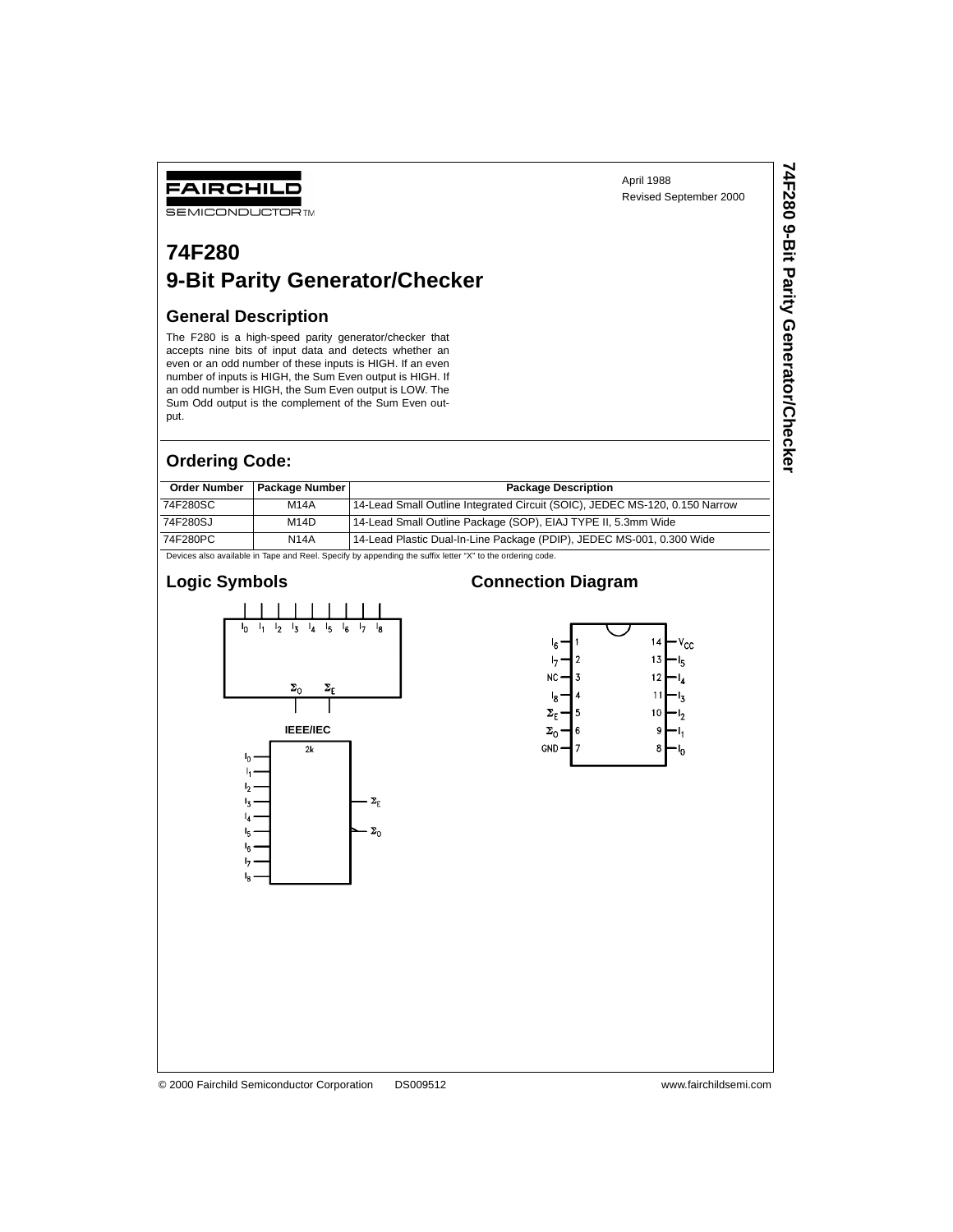# **74F280**

# **Unit Loading/Fan Out**

| <b>Pin Names</b> | <b>Description</b>       | U.L.<br><b>HIGH/LOW</b> |               |
|------------------|--------------------------|-------------------------|---------------|
| $I_0-I_8$        | Data Inputs              | 1.0/1.0                 | 20 μA/-0.6 mA |
| $\Sigma_{\rm O}$ | <b>Odd Parity Output</b> | 50/33.3                 | $-1$ mA/20 mA |
| ∑F               | Even Parity Output       | 50/33.3                 | $-1$ mA/20 mA |

# **Truth Table**

| Number of                       | Outputs       |              |  |  |  |  |
|---------------------------------|---------------|--------------|--|--|--|--|
| <b>HIGH Inputs</b><br>$I_0-I_8$ | $\Sigma$ Even | $\Sigma$ Odd |  |  |  |  |
| 0, 2, 4, 6, 8                   |               |              |  |  |  |  |
| 1, 3, 5, 7, 9                   |               |              |  |  |  |  |

H = HIGH Voltage Level L = LOW Voltage Level

# **Logic Diagram**



www.fairchildsemi.com 2